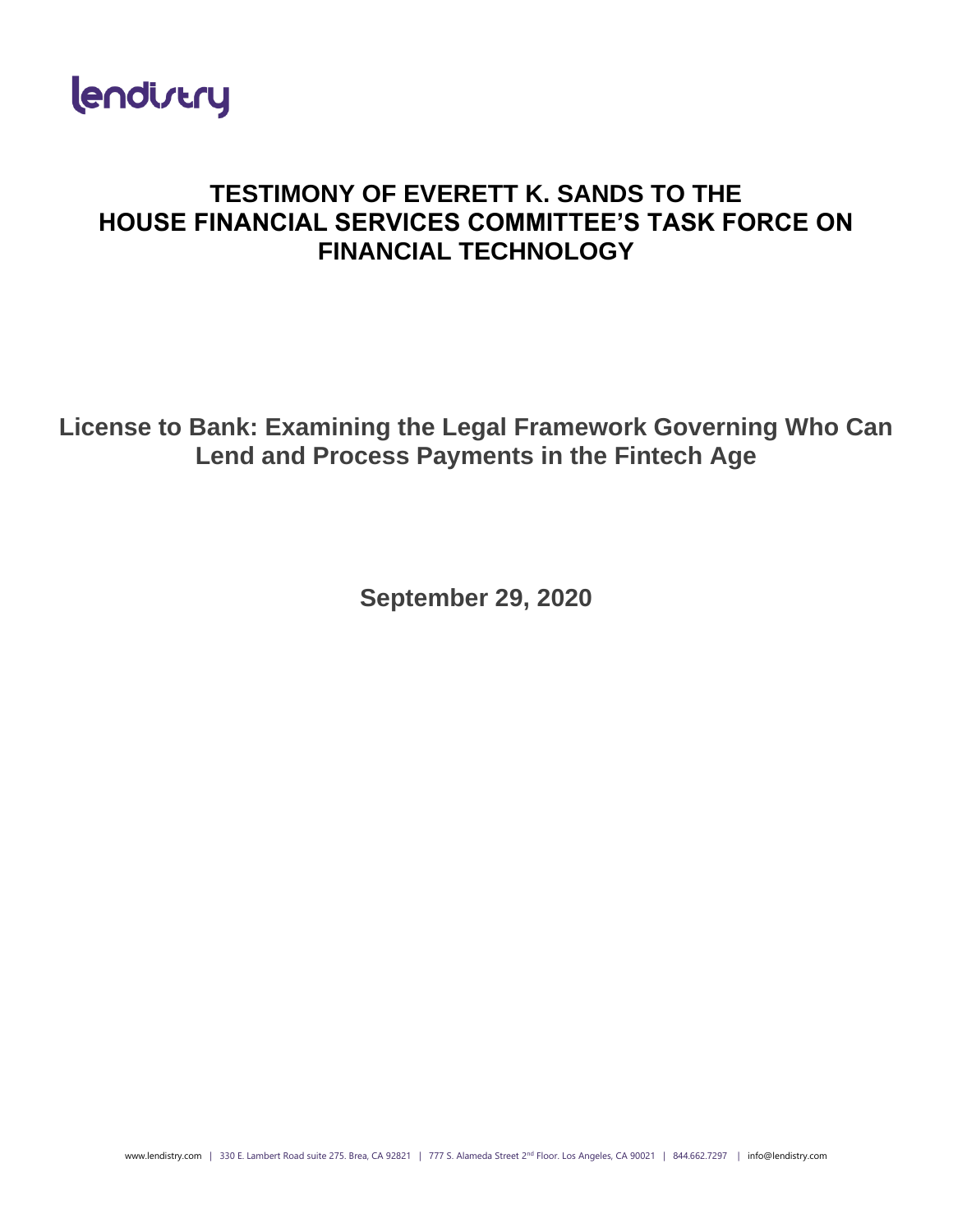## lendirery

Task Force Chair Lynch, Task Force Ranking Member Emmer, Chairwoman Waters, Ranking Member McHenry, and distinguished members of the Task Force, it is an honor for me to appear before you today. My name is Everett Sands, and I appreciate the Committee's interest in financial technology, and this opportunity to provide insights and information from my perspective of more than 20 years in lending, including the past five years focusing on responsible lending to underserved small businesses by leveraging financial technology.

My testimony will address several of the Task Force's areas of interest, with a focus on lending generally and on small business lending, though many of my comments are also applicable to other areas of lending, as they are closely tied in terms of the credit parameters from a consumer perspective and origination activity from financial technology ("Fintech") lenders. The single, unifying perspective that ties together my testimony is this: in lending, there are good and responsible actors and there are bad and unscrupulous actors, and it is my belief and experience that the best protection against bad actors is to take actions designed to incentivize more good actors to come into the field, making their offerings more available and crowding out the bad actors. Fintechs can have a constructive role in lending if their rates and product offerings are responsible.

And as my testimony concludes, the stakes for expanding responsible lending are enormous and the urgent need for action in this regard cannot be overstated. Small businesses and consequently the United States, are in crisis. Every day is a fight to remain open and continue doing their parts for their owners, their employees, their communities and the economy. That makes it all the more vital that there is financing available and accessible to business owners with ideas for how to pivot and for entrepreneurs with vision for new businesses for this new environment. Now more than ever, grit, plans and dreams need capital.

#### I. Introduction

I have more than 20 years of experience in the banking and lending fields. Prior to starting Lendistry, I worked in both national and community banking. I have served as a Board Member and an Executive for two minority deposit institutions; as a sales team leader for a national bank on both the East and West coasts; as a member of committees focused on compliance, rate-risk, and commercial lending; and as a manager of credit and operations departments. As a banker I typically served in a change agent capacity, being called in to turn around a unit of a bank, and as such, units I have led typically recorded annual growth rates of between 300% and 600%. I have closed more than \$3 billion in transactions. During my career, businesses I have led have been regulated by the Federal Deposit Insurance Corporation, Federal Housing Administration, Federal Housing Finance Agency, Federal Home Loan Bank of San Francisco, Office of Comptroller of Currency, Office of Thrift Supervision, Small Business Administration, Veterans Administration and various state regulators.

Lendistry is a minority-owned and technology-enabled Community Development Financial Institution (CDFI). In fact, Lendistry is the only fintech CDFI. Our proprietary technology and online application portal enable a faster and more widely accessible lending process for small business borrowers. As a CDFI, Lendistry is dedicated to providing economic opportunities and progressive growth for underserved urban and rural small business borrowers and their communities. Lendistry also offers business coaching, financial education, and technical assistance through its nonprofit partner organization, The Center. Lendistry is a proud signatory of the Small Business Borrowers' Bill of Rights, guidelines set by The Responsible Business Lending Coalition.

I recruited a team to start Lendistry with me because I saw that consolidation trends in the community banking and regional banking segments were leaving an expanding gap in the small business lending market. Small businesses that were ready to graduate beyond financing themselves through credit cards and home equity were finding far fewer community banks available to help them take the next step in their growth so that they eventually could become large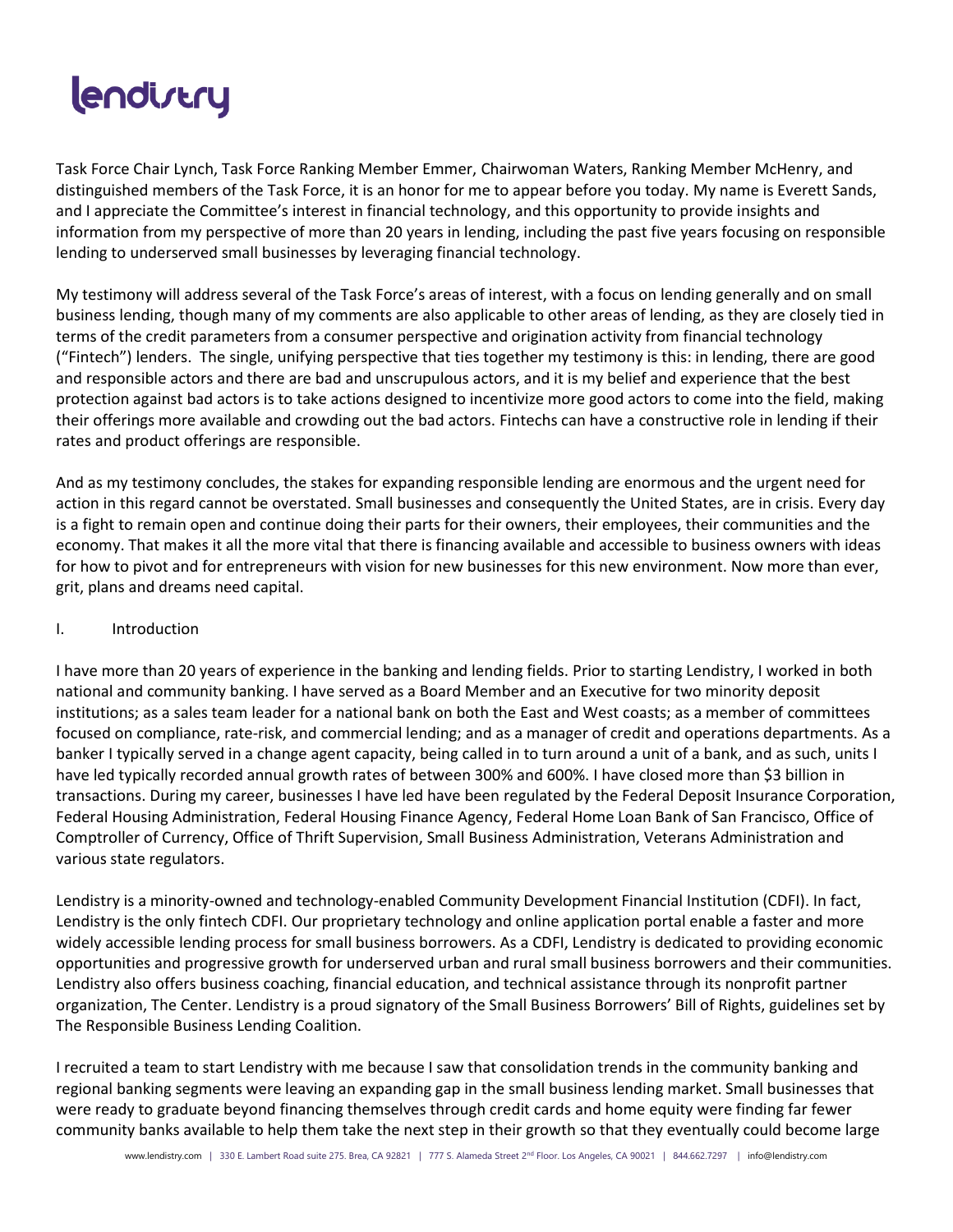

enough for a large regional or national bank to serve them. (The dual trends of dwindling numbers of community banks and larger banks withdrawing from the smaller end of the small business market due to operational efficiency considerations has continued and become so pronounced that I believe the definition of "underserved small business borrower" should be expanded to include a loan size threshold, and loan size has become a larger and more significant barrier to capital access for small businesses than all other traditional criteria combined.) Into this credit vacuum for small businesses, predatory lenders have proliferated and thrived.

This adverse capital availability environment for small businesses was, and continues to be, compounded for entrepreneurs with historically weaker ties to traditional banks, including women and minorities, as well as entrepreneurs based in rural areas with fewer banking options. I believed technology could play a significant role in the solution, and by approaching fintech from my banking background rather than from a technology background, I believed I could bring a somewhat differentiated lens to the market.

Since launching in 2015, Lendistry has sought to use fintech—and partnerships with financial institutions, non-profits and government organizations—to help solve the problem of disparities in access to capital, to open doors that were previously closed to small businesses owned by minorities, women, and veterans, businesses located in rural areas, or businesses whose financing needs to take the next step in their development are just too small for traditional banks.

As a hybrid of a fintech lender and community bank, and with roots in traditional banking as mentioned above, Lendistry combines the best of fintech—efficiency, scalability, and seamless user experience—with the best of traditional lending—low cost of acquisition, low cost of funds, and strong risk management—and all with an unwavering commitment to responsible credit culture and expanding access to small business funding.

Today Lendistry ranks second nationwide in SBA Community Advantage lending, a pilot program spearheaded in 2011 to increase SBA-guaranteed loans to small businesses in underserved areas. Community Advantage loans range in size between \$50,000 and \$250,000, and it is the only category of SBA loan in which Black and Latinx borrowers, combined, account for more than 10% of annual loan volume.

With our reach, technology, and operational and capital capacity, Lendistry has both the ability and interest to serve a much larger geographic footprint and broader market than we do today and fill the lending gaps left by mainstream finance.

As the only fintech CDFI, we believe we have a unique perspective on the ways in which fintech can expand access to underserved small businesses, and the regulatory actions that would make the greatest positive impact on bridging the substantial funding gap for small businesses, and particularly those owned by minorities, women, veterans and those in rural areas.

#### II. Lendistry and COVID-19 Small Business Recovery Effort

In response to the COVID-19 crisis, Lendistry has stepped up to provide desperately needed capital to small businesses struggling amid the pandemic, both as a lender and as an administrator of state and local grant programs made possible by the Coronavirus Relief Fund under the CARES Act.

The urgent need among small businesses-and particularly very small businesses and those owned by historically disadvantaged people, which data show have minimal reserve resources to withstand a prolonged downturn-has been a challenge that we at Lendistry believed from the beginning we were built to take on. The business owners we are mission-bound to serve have been suffering a crisis of financial liquidity, and we knew we possessed the relationships to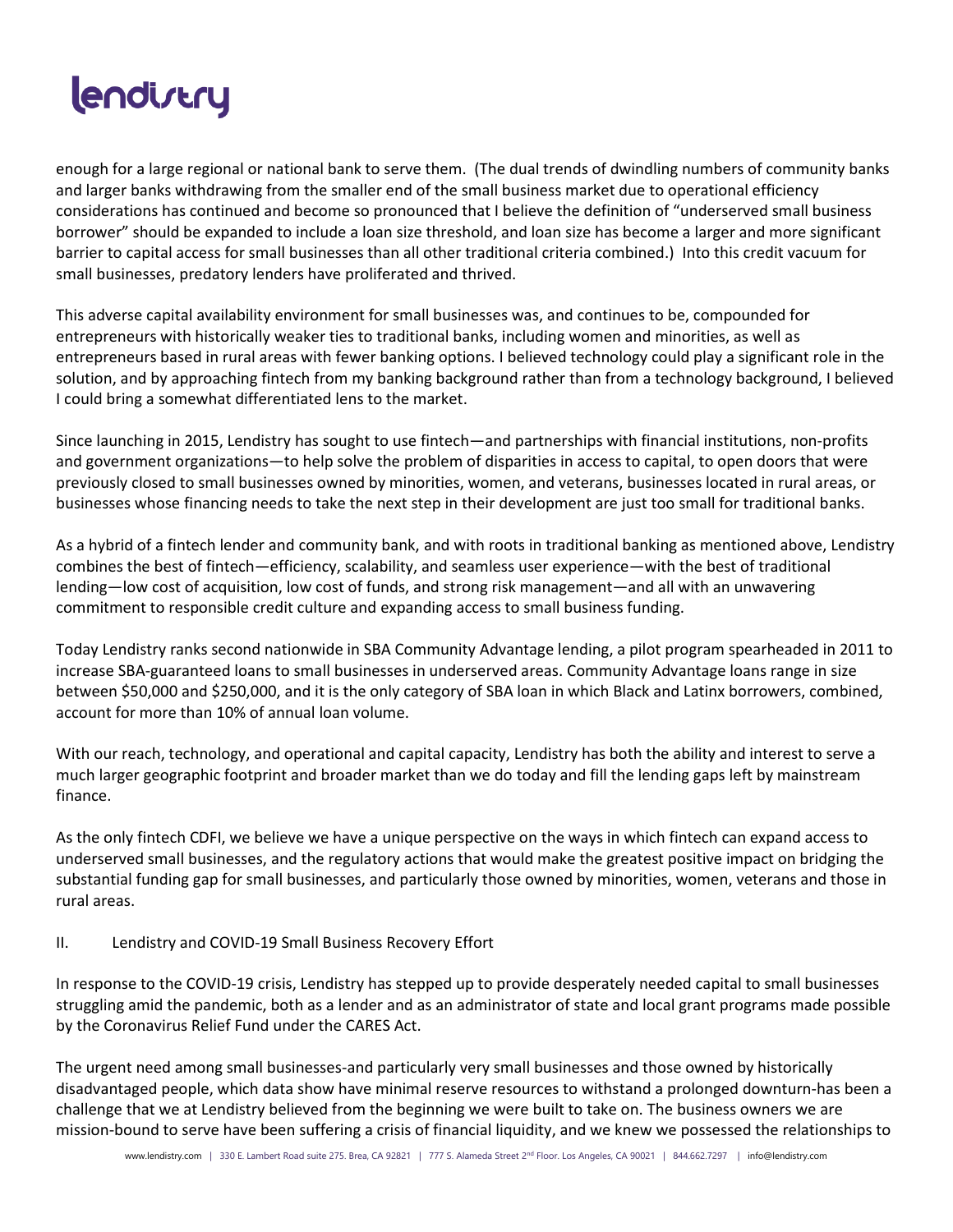## lendirtry

connect with them, the technology to serve them, the experience to meet them where they are, and the technical assistance to help guide them.

What we never had before, however, were access to a very large amount of capital to deploy, and access to geographic territories outside of California. Once Lendistry was selected by Goldman Sachs' 10,000 Small Businesses Initiative to have access to \$175 million in capital to deploy for PPP loans, and was granted authorization by the SBA to expand our footprint – not to all states, unfortunately, but to 12 states with large populations, diverse populations, and significant rural areas - the true power of our platform and our organization was unleashed.

During the four-month span of our PPP offering, Lendistry originated, processed and approved more than \$180 million in PPP loans to more than 3,500 small businesses – which was nearly twice the loan dollar volume we funded during the preceding four years since our founding.

The major learning of PPP for Lendistry, and we believe for policymakers, is that lack of access to capital and territory were significant limiting factors to the impact that Lendistry had been able to make prior to PPP – despite the fact that Lendisty is a CDFI, a CDE and a member of the Federal Home Loan Bank of San Francisco.

Lendistry's contribution to the small business recovery effort amid the COVID-19 pandemic has not been limited to PPP, however. Another feature of the CARES Act that has gotten much less attention than PPP is the \$150 billion Coronavirus Relief Fund, which allocated funds to states and large counties to deploy on a discretionary basis with certain broad parameters. Many states and counties have elected to use a portion of their allotments of Coronavirus Relief Fund dollars for small business grant programs. Because administering such a program-including designing the grant application, building an engine to process a high volume of applications according to criteria specified by the state or local authority, processing the applications, verifying information, complying with applicable federal requirements, reporting on the status, and ultimately funding the businesses approved for grants-requires very similar capabilities as were demanded of lenders by the PPP program, and because Lendistry is a CDFI and excels in partnering, the state of Pennsylvania and its network of 17 local CDFIs selected Lendistry as their administrative and technology partner for their \$190 million small business grant program. Lendistry processed more than 50,000 grant applications in two weeks and will fund approximately 10,000 applicants. Through Lendistry's work with Pennsylvania's statewide small business grant program, we also were chosen as the administrative partner to four additional county programs in the state.

#### III. Lending Responsibly as a Fintech: How Lendistry Does It

Lendistry takes a straightforward path to lending responsibly, consisting of four key components.

First, we set a maximum interest rate. No loan we originate can have an APR exceeding 18%, and in many of our products the maximum rate is considerably lower. If a loan has a risk profile such that we would need to charge a higher rate in order to be compensated for taking the risk, it's a loan we should not or will not make, and in all likelihood it's not a loan that the borrower should be taking on, for their own sake.

Second, we manage our costs, and we do that in three ways: with low cost of funds, with strong risk management, and by keeping our customer acquisition costs far lower than most fintechs. Lendistry's access to government programs-SBA, Federal Home Loan Bank, and others-are critical to our ability to keep our costs of funds low, and they also contribute to our strong risk management by providing guarantees to a very high percentage of our loan portfolio. Lendistry's loss rate is less than 1% versus an acceptable industry standard of 5%.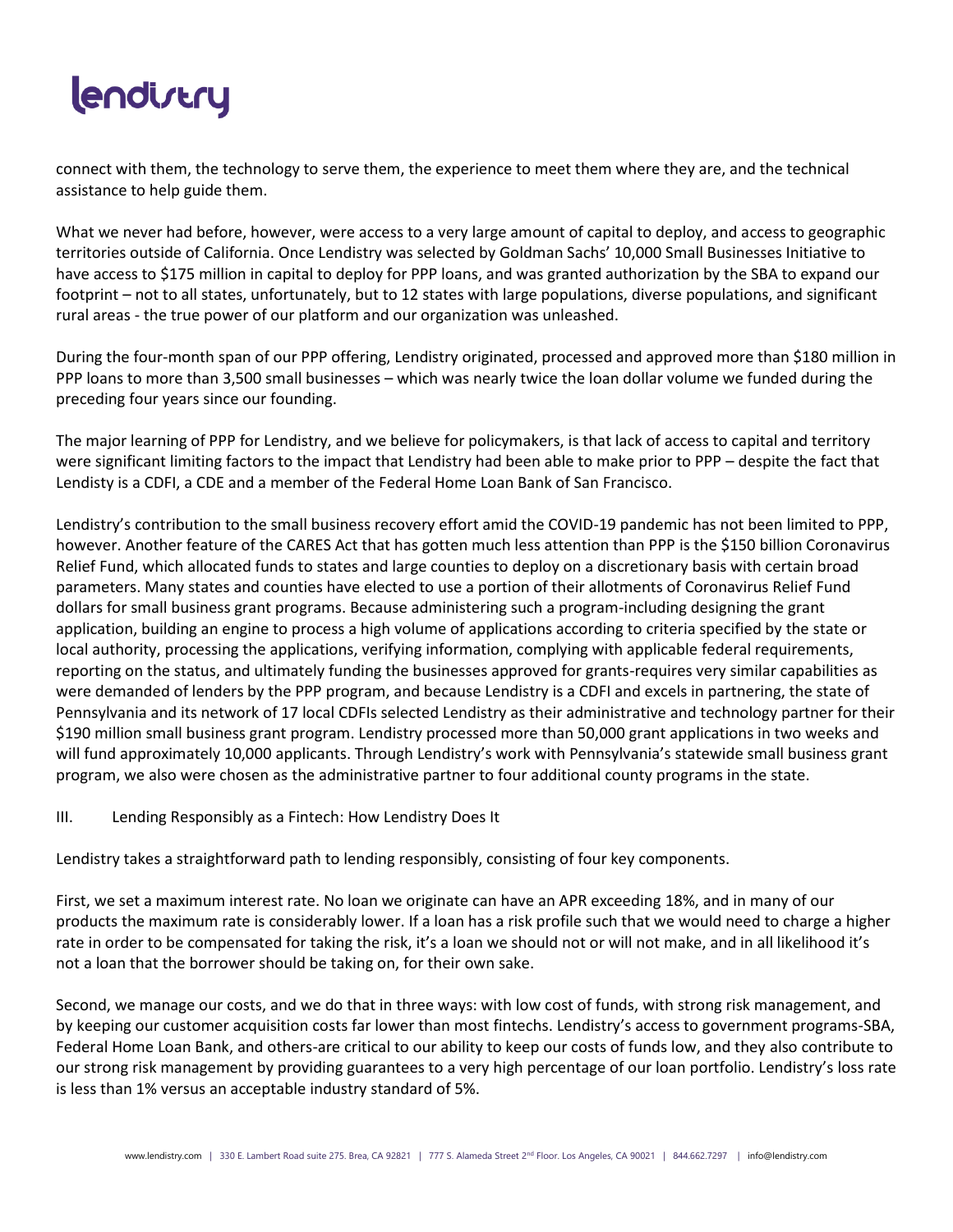

The third component of our approach to responsible lending is the technical support we make sure our borrowers have access to, whether provided directly by Lendistry or by our non-profit affiliate, The Center for Strategic Economic Studies and Institutional Development. The support our borrowers receive helps make them smarter users of credit, helps them be more effective in operating and developing their businesses, and helps them manage their loan so that it remains in good standing and so that they remain in a strong position to modify or replace their loan as their needs and market conditions warrant.

The final component of Lendistry's responsible lending approach is our ongoing efforts to partner with other financial institutions. Our partnerships can take many forms, but among the most powerful is with larger banking institutions that recognize that there are segments of their footprint that they are not serving or that they are underserving, and that the most efficient way for them to bridge that gap is by partnering with Lendistry, enabling us to use their capital to do what we do best. Alternatively, Lendistry can effectively operate a portion of a bank's lending business on a white-label basis.

#### IV. Acting to Incentivize and Expand Responsible Lending is the Best Protection Against Predatory Lending

The federal government already possesses systems and authorities that can and should be both empowered and harnessed to create compelling incentives for fintechs to choose to operate within a regulated framework and conduct lending activities in a responsible manner. By increasing borrowers' access to responsible sources of financing, the competitive environment for unscrupulous lenders will become more difficult, which in turn would be expected to make them less attractive vehicles for the investors who capitalize them.

Compare the incentives of the lender who is federally regulated with the ability to borrow from, for example, the Federal Reserve and obtain capital equal to many times the amount of its equity, with those of the unregulated lender who, with the same amount of equity, can only borrow a far smaller amount from a private funder. For the purposes of this comparison, assume each lender begins with \$10 million in equity, and the federally regulated entity able to leverage its equity into \$100 million in capital while the unregulated entity's \$10 million only can be leveraged to \$40 million.

With a much larger amount of capital available, the regulated lender can operate on a volume model, pricing its loans to be highly attractive to generate a high volume of originations. By contrast, the unregulated lender with less capital available due to less leverage must price its loans many multiples higher, on average, in order to achieve the same return on the initial \$10 million in equity, because the unregulated lender's pricing not only must compensate for the lower amount available to lend but also must compensate for the higher default rate it can expect to incur by lending to borrowers unable to obtain loans at lower rates from the regulated entity.

#### Possible solution: CDFI Fund in an Empowered Gatekeeper and Oversight Role

Non-depository fintech lenders are by now a fixture within the financial services landscape, and while some may elect to pursue charters enabling them to accept deposits, it is important for the protection of borrowers and for the availability of financing on a responsible basis that due consideration be given to using existing systems more effectively with respect to fintech lenders. An incentives-oriented mindset is important for promoting innovation while tilting the competitive landscape against unscrupulous participants.

One such incentives-oriented solution for expanding responsible lending (and thereby narrowing the market opportunity for predatory lenders and, in turn, reducing the incentive for investors to capitalize them) begins with **the CDFI Fund**:

- 1. Create compelling incentives to be a CDFI, including all of the following:
	- Automatic approval to offer all SBA products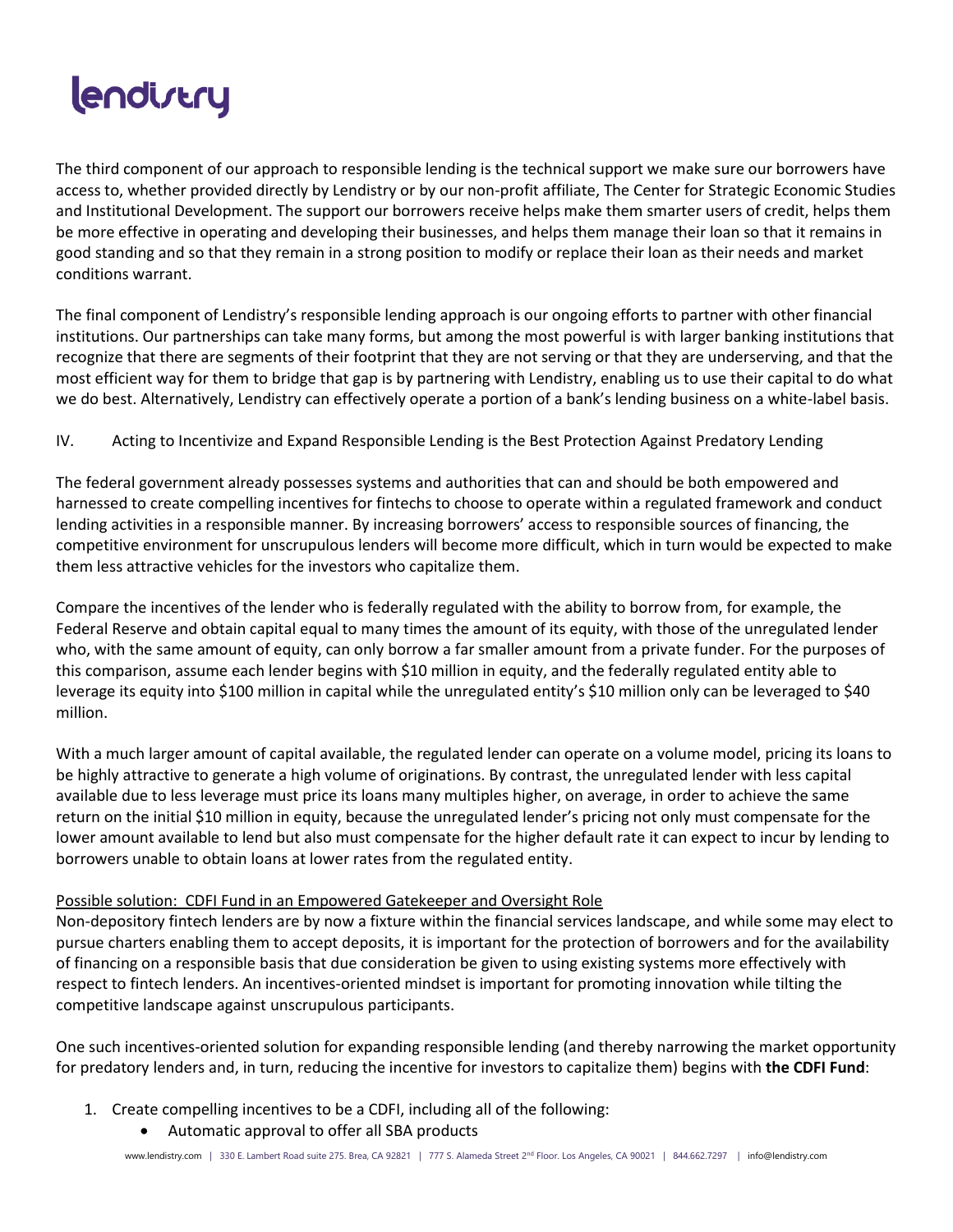

- o Pathway/clear criteria for gaining nationwide territory approval
- $\circ$  Benefit from new requirement placed on the SBA for a certain percentage of SBA loans to be made to underserved borrowers (thereby incentivizing the SBA to approve CDFIs to lend nationwide)
- Member of Federal Reserve
	- o Pathway/clear criteria for directly accessing its borrowing facilities
	- $\circ$  Benefit from new requirement placed on Federal Reserve for a certain percentage of funds borrowed from it to be deployed to underserved borrowers (thereby incentivizing the Federal Reserve to approve CDFIs to have access to its facilities)
- Ability to lend nationally
- Benefit from new incentives to be provided to banks (e.g., triple CRA credit, additional Tier 1 capital credit) for providing capital to CDFIs
	- $\circ$  For CDFIs not yet approved by Federal Reserve to access its facilities, this incentive to banks would create a valuable source of capital
	- $\circ$  For CDFIs that become approved by the Federal Reserve to access its facilities, banks effectively would be in competition with the Federal Reserve as providers of capital meaning, in effect, banks would need to provide something else of value to CDFIs beyond capital (allows for flexibility, e.g., one CDFI might want a partnership for customer acquisition to help keep costs down, another may want access to a technology, etc.)
- 2. Raise the bar for qualifying to be a CDFI, so that in addition to at least 60% of loan volume going to low- and moderate-income people, designated investment areas or other targeted populations (historically disadvantaged people), additional requirements would include:
	- An interest rate ceiling of 36% APR
	- Collect no more than two payments per month
	- Standardized payment cycles
	- Additional disclosure (including allowing interest rate monitoring, detailed demographic reporting on loan recipients, organizational DEI)
	- Accountability (board of directors and executive leadership)
- 3. Empower and fund the CDFI Fund to monitor compliance with #2 above

Based on widely published average loan size data for fintech lenders as a group and for several of larger fintech lenders individually, we believe that most major fintech lenders already serve a significant percentage of underserved borrowers, making it readily achievable for them to meet the CDFI 60% requirement.

#### *Madden vs. Midland Funding LLC* and related pending rule-making

In a similar way as described above, a positive, incentive-based approach to expanding responsible consumer lending could function to blunt the potential adverse effects stemming from the possible adoption of the OCC/FDIC rules crafted in response to the Second Circuit's *Madden vs. Midland Funding LLC* decision.

#### OCC Special Charters

Though we believe an enhanced role for the CDFI Fund in a more highly incentivized CDFI designation, as discussed above, is a preferable solution, it could be adapted for the OCC if the OCC prevails in its appeal of the district court's decision in favor of NYDFS with regard to whether non-depository lenders can be granted special charters. OCC's historical capabilities in overseeing payments and transfer activity are less applicable and relevant to the lending context, in our view. We also believe lending and payments each require a significant adjustment in regulation, and we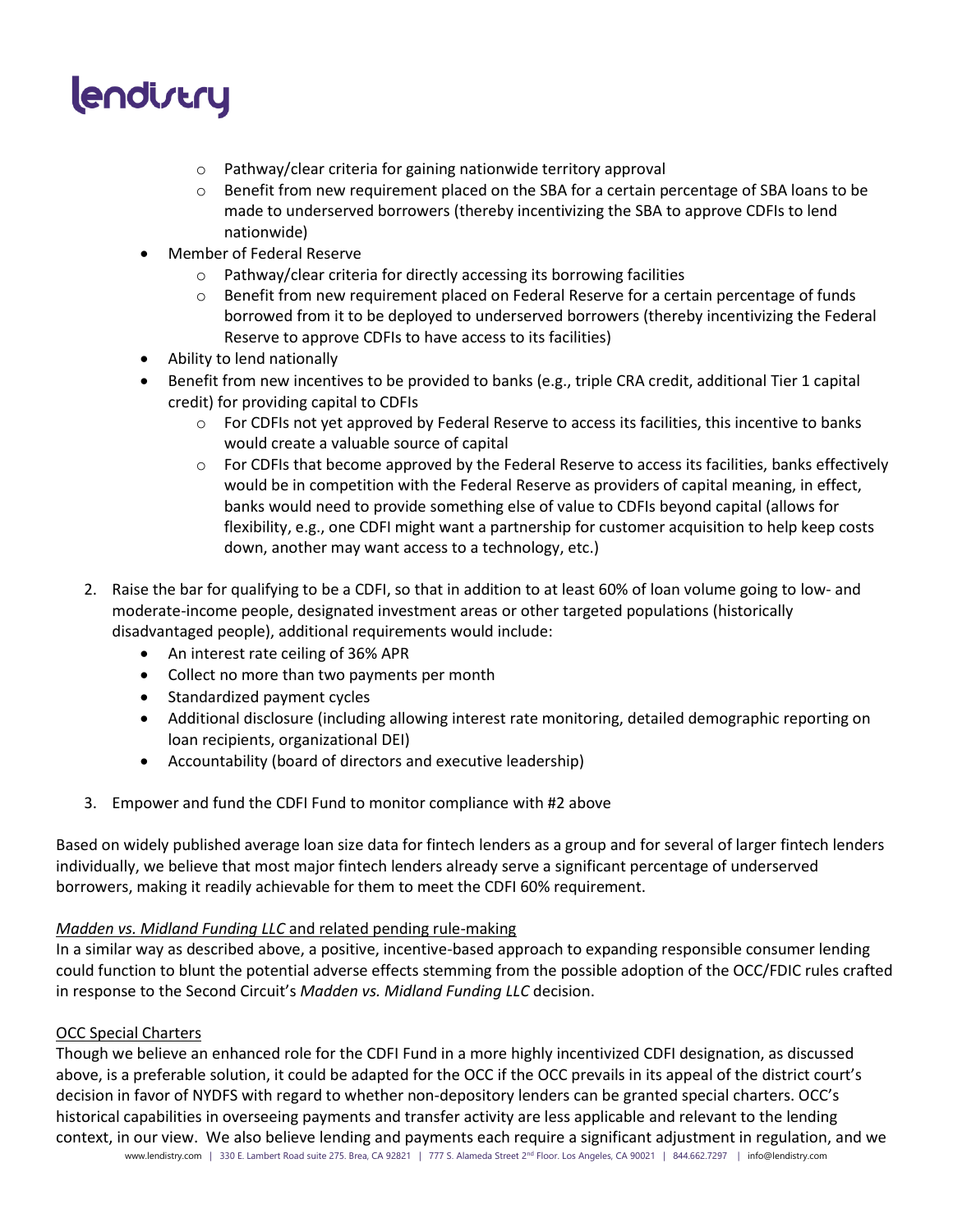# lendirtry

would suggest the OCC focus on payments first as new technology entrants like bitcoin, blockchain and cryptocurrency gain traction.

#### Industrial Loan Charters

While it is clear that ILCs can be a threat to the banking system if the unregulated parent company has a financial misfortune, history has shown that the mixing of banking and commerce have not had a negative impact on the consumer and the deposit insurance fund. Likewise, the decisions being examined and considered by this committee and your Task Force today are quite similar to those that came before Congress when the ILC was instituted in the early 1900s. We think ILCs are a viable solution for granting access into the deposit insurance fund; however, in our view the parent company should be subject to the Bank Holding Company Act. We also believe ILCs represent an opportunity for the banking system to benefit from capitalization by non-financial corporate businesses, which we believe would be an important benefit as we enter the COVID-19 recovery.

#### Annual Oversight

In the context of either the CDFI Fund proposal, the OCC Special Charter or Industrial Loan Charter path, the evolution and speed of the fintech industry demands that the regulatory authority be empowered and mandated to conduct an annual review of the requirements, in order to ensure accountability and transparency. Currently, although the CDFI Fund conducts such reviews on an annual basis, OCC's reviews are conducted only once every three years, which is not an appropriate frequency for the pace of change within financial technology.

V. Partnerships between Banks and Non-Banks/Fintechs

Though I recognize the Task Force's intent in raising this topic is to examine the issue of so-called "rent-a-charters" (and to that point I again refer to the discussion above in section IV), I believe it's important for the Task Force to be aware of the many positive forms of partnership that can and do take place between banks and fintechs.

Lendistry's technology and processing capability, combined with our familiarity with small business borrowers, are seen by many banks as an operational efficiency solution for them. Partnerships between banks and fintechs also are effective in delivering the benefit of specialized expertise – such as cybersecurity and mobile payments – in an affordable way; this is especially beneficial for areas that undergo rapid development and enhancement, enabling banks to remain state-of-the-art.

#### VI. The Crisis for Underserved Small Businesses and the Urgency to Expand Capital Access

As my testimony declared from the beginning, the stakes for expanding responsible lending are enormous and the urgent need for action in this regard cannot be overstated. It is critical that incentives are created and barriers are removed to increase the supply of responsible capital resources and offerings available to empower and fund not only small businesses trying to stay open or re-open, but also those seeking to launch or grow. The challenge in front of us today will require every responsible lender possible to help with the restoration and repair of our small businesses nationwide.

Data collected, assembled and analyzed by Harvard University Economics Professor and American Economic Association Clark Medal winner Raj Chetty and his team at Opportunity Insights show that the employment rate among workers who had been making below \$27,000 per year as of January 2020 was still **16.1%** below January levels as of the end of July.<sup>1</sup>

<sup>1</sup> <https://tracktherecovery.org/>

www.lendistry.com | 330 E. Lambert Road suite 275. Brea, CA 92821 | 777 S. Alameda Street 2<sup>nd</sup> Floor. Los Angeles, CA 90021 | 844.662.7297 | info@lendistry.com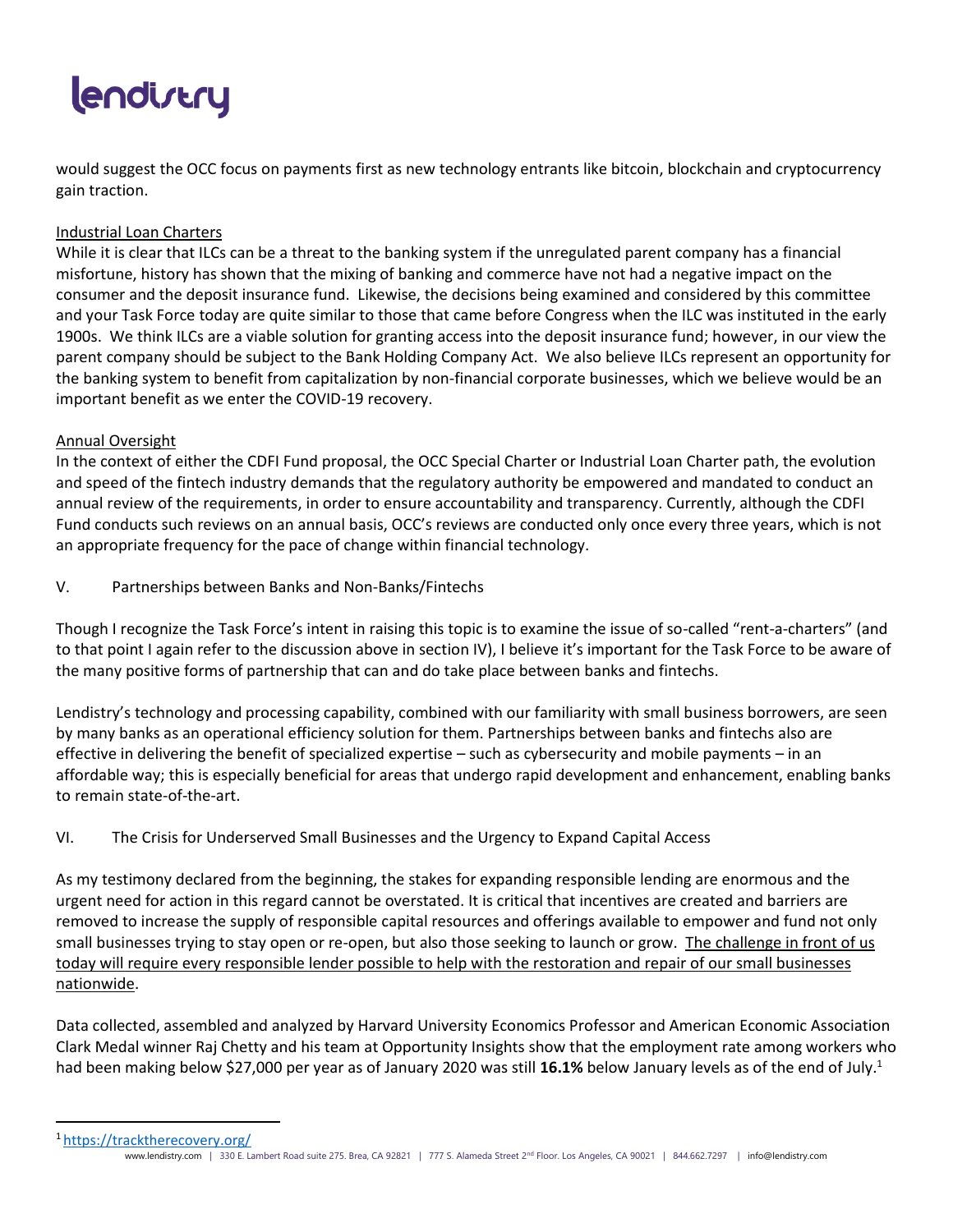# lendirtry

As of September 13, 2020, the number of small businesses open **decreased by 23.6%** compared to January 2020, and total small business revenue had **decreased by 20.6%** over the same period.<sup>2</sup>

Not surprisingly, the economic devastation has only widened historic disparities by disproportionately impacting minorities, and particularly Black and Latinx people and communities. The underbanked small business owners and their communities we serve already were in a financially precarious position before the start of COVID-19. The state of African American and Latino-owned business is in month six of an all-out crisis, as these horrific statistics reveal:

- As of May, over 41% of African American small businesses and 32% of Hispanic/Latino small businesses had stopped operating, according to an analysis of government data by Stanford Institute for Economic Policy Research leveraging University of California, Santa Cruz professor Robert Fairlie's research<sup>3.</sup>
- Moreover, research by the New York Federal Reserve<sup>4</sup> found that in the eight states with the largest numbers of Black business owners, despite a leveling off in closure rates in May data, all but two of these eight states experienced a net decline in Black business ownership between February and June, with the net numbers of business closures most acute in Ohio (-59.3%) and New York (-56.0%).
- The same Stanford/U of California study found the number of working business owners plummeted from 15.0 million in February to 11.7 million in April, the largest drop ever.
- The devastating impact on these businesses is mirrored in African American and Latinx unemployment rates. Whereas overall unemployment was 8.4% in August, African American unemployment was 13.0% (vs. 6.7% for March) and Latinx unemployment was 10.5% (vs. 6.0% in March). Moreover, African American employment recovery is lagging behind the national average, with the gap between African American and white unemployment widening in August for the fourth straight month.
- On a market-by-market basis, small businesses in major cities like Boston, Chicago, Dallas, Houston, Miami, Los Angeles, San Francisco are suffering<sup>5</sup>. And in "majority minority" cities of Atlanta, Baltimore, Detroit and Philadelphia the conditions are worse.

Data says small business lender resources during the crisis have been insufficient for the need; projections say the need for capital will grow enormously.

• A report last month by the New York Federal Reserve<sup>6</sup> found that "racial disparities in bank relationships prior to COVID-19…raise structural questions about the presence of banks and access to credit in communities of color, questions that have heightened significance when banks are relied on to administer federal, taxpayer-supported relief programs, as is the case with PPP." While 54% of healthy or stable white employers report having an existing banking relationship over the five-year period prior to COVID-19, just 33% of healthy or stable Black employers do.

- 4[https://www.newyorkfed.org/medialibrary/media/smallbusiness/DoubleJeopardy\\_COVID19andBlackOwnedBusinesses](https://www.newyorkfed.org/medialibrary/media/smallbusiness/DoubleJeopardy_COVID19andBlackOwnedBusinesses) <sup>5</sup> <https://www.nytimes.com/interactive/2020/06/18/us/coronavirus-black-owned-small-business.html>
- www.lendistry.com | 330 E. Lambert Road suite 275. Brea, CA 92821 | 777 S. Alameda Street 2<sup>nd</sup> Floor. Los Angeles, CA 90021 | 844.662.7297 | info@lendistry.com 6[https://www.newyorkfed.org/medialibrary/media/smallbusiness/DoubleJeopardy\\_COVID19andBlackOwnedBusinesses](https://www.newyorkfed.org/medialibrary/media/smallbusiness/DoubleJeopardy_COVID19andBlackOwnedBusinesses)

<sup>2</sup> <https://tracktherecovery.org/>

<sup>3</sup> <https://siepr.stanford.edu/sites/default/files/publications/20-022.pdf>